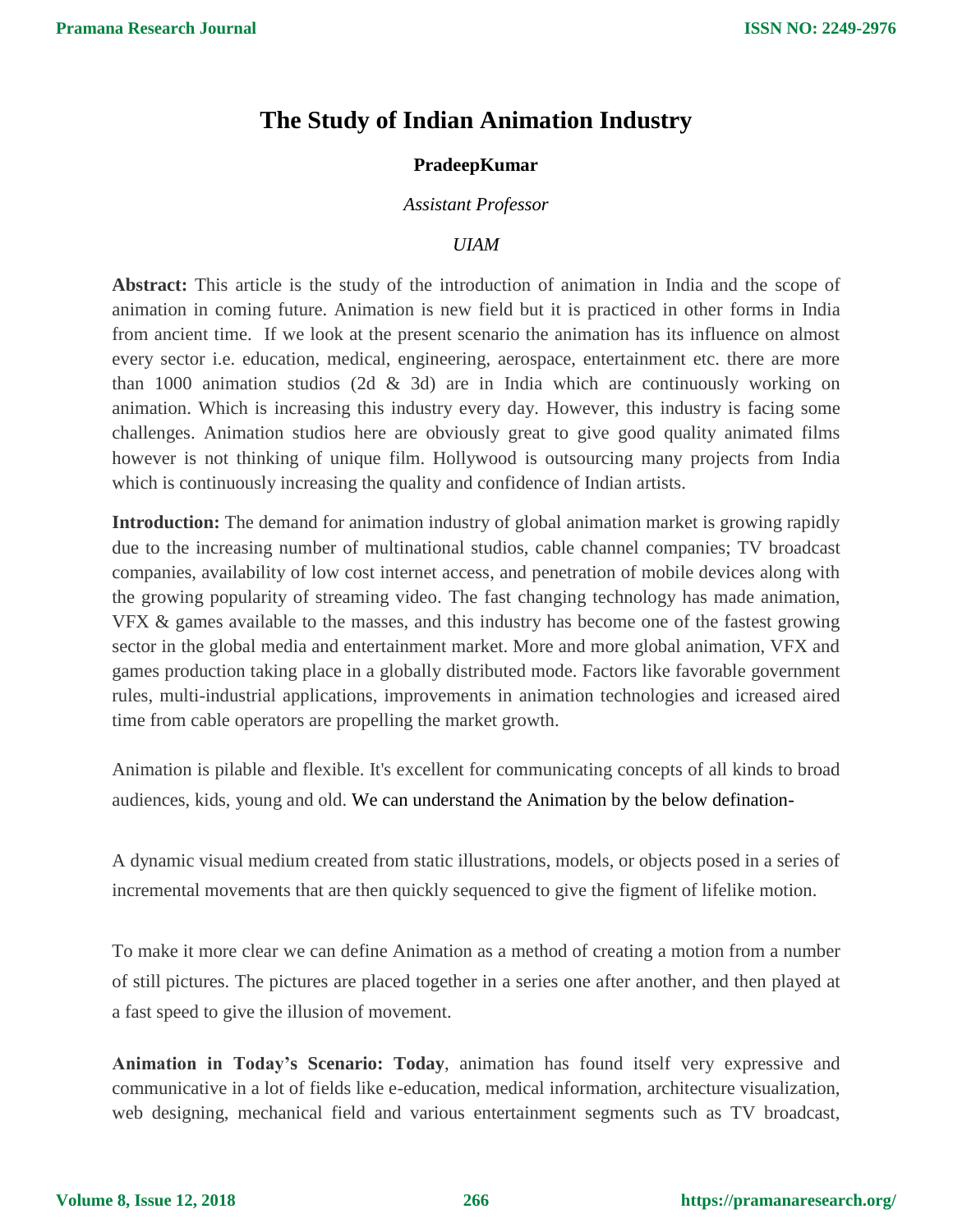animated movies, cartoons, computer games etc. Most of these are currently being done with the help of computer animation where animated pictures are produced by utilizing computer illustrations. Use of animation in education and other professional fields are in fashion now! Most of the Organizations have identified the Importance of Animation. Development of animation has made it an instrument for teaching and learning and is for the mostly acknowledged by the hosting organizations. Animation offers the learning or instructing process in fun and connecting way which students or people of all ages can easily engross..

Many Researchs revealed that- children or adults show more interest in learning with the tools that are exciting or interactive. Animation has this special power through which learner's ability can be significantly enhanced.

**Backdrop of Animation in India:**Today when we speak about big animation studios like Disney, Pixar and DreamWorks, we should not forget that Indian animation has a made some amazing progress since the first Indian stop-motion film by Dadasaheb Phalke. Now India isn't just the biggest outsourcing animation market, but it has produced its own animation films.

The historical backdrop of animation in India can be traced to the mid twentieth century. Before the invention of the cinema, motion could be seen within Indian art in the form of shadow puppetry. The traditions of storytelling were a union of education coming back alongside enterainment. Even before the birth of animation, shadow puppets and slide show were accustomed entertain the audiences. Shadow-puppet traditions used pictures to recount stories. Tholu Bommalata ("the dance of leather puppets") from Andhra Pradesh is an example. People narreted stories of different legends, for example, the Mahabharata and Ramayana were performed. The puppets used were giant, had multiple joints and were colored on each side. This meant that colored shadows were projected onto the screen.

Narrating stories has been a central part of Indian culture with every region having its own style of narration. Very famous lines that suits the ways of storytelling in indian culture is – "We can cook potatoes in three hundred different ways. And we can tell stories in many more." The multicultural, multilingual individuals having interesting ways of life, clothing convictions and conventions, accommodate a combination of audiences that a medium as universal as animation can accommodate.

The Shambharik Kharolika is another example of the means of entertainment used in before the age of the cinema. In this a series of hand-painted glass slides were projected using an apparatus called the 'Magic Lantern.' The slides portrayed different stories from the Ramayana, Sita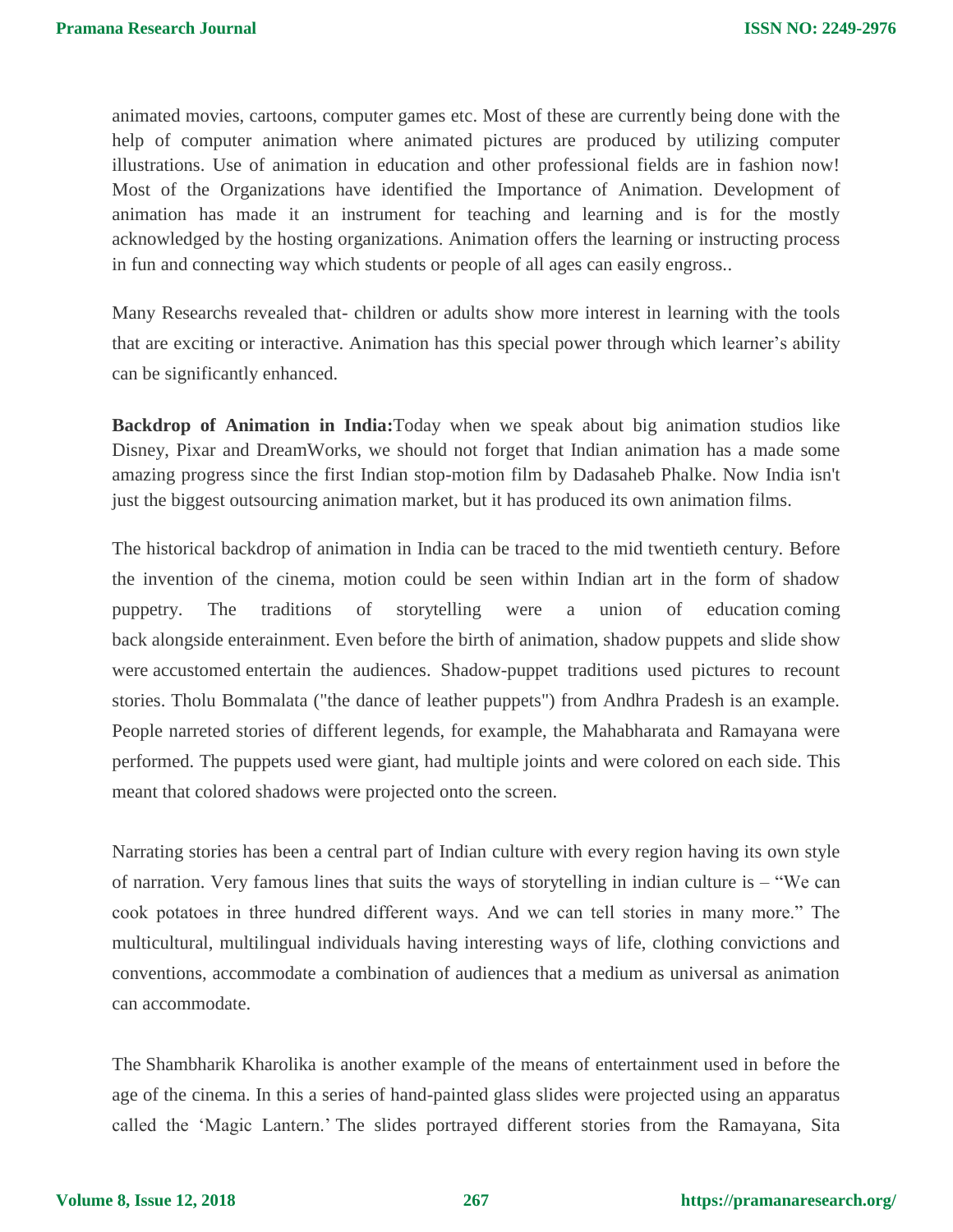Swayamvar, Mahabharata, Sati Anasuya, Raja Harishchandra, Shekhar Dashratha and other tales.

Later, the Lumiere Brothers developed the magic of the century- 'The Motion Picture Camera' and introduced the art of cinematography in India by screening its six silent short films at Bombay in 1896.

As mentioned earlier, the first Indian animation was made by the Father of Indian Cinema, Dadasaheb Phalke. In 1912 with his film, the 'The Growth of a Pea Plant' he introduced the concept of time-lapse photography His film was a stop-motion animation about the growth of a peapod into a plant.

The first animated movie, released in theaters was 'The Pea Brothers (1934)' directed by Gunamoy Banerjee. It was made twenty years later after the first attempt. Also in 1934, 'On a Moonlight Night' the first animated film with a sound was made. Prabhat Film Company based in Pune also proclaimed a cartoon film 'Jambu Kaka' that was animated by Raghunath K. Kelkar. It was screened at the Majestic Cinema, Bombay, on Gregorian calendar month fifteen, 1934. In 1943, Satyajit Ray had started an experiment on rough visual presentation of filmwhich is now called as Story boarding. He had additionally developed some rough techniques of stopmotion animation by moving and capturing match box sticks frame by frame.

In 1956, [Disney a](https://en.wikipedia.org/wiki/Walt_Disney_Animation_Studios)nimator Clair Weeks, who had worked on [Bambi,](https://en.wikipedia.org/wiki/Bambi) was invited to [Films](https://en.wikipedia.org/wiki/Films_Division_of_India)  [Division of India](https://en.wikipedia.org/wiki/Films_Division_of_India) to establish the country's first animation studio.He also trained a group of Indian animators, whose first production was a film called 'The Banyan Deer' in 1957. Out of this group, 2 people, Ram Mohan and Bhimsain Khurana, went on to be animation pioneers in India. In 1971 Climb Media founded by Bhimsain, It was the first Indian company to specialize in computer animation.

A landmark animated film was created in 1974 by the Films Division 'Ek Aur Anek Ekta' a brief educational film. The film is presented as a fable meant to teach children the value of unity and it was the first animation film aired on the famous local channel, Doordarshan.

It was the time when most animated series and short movies were produced for teaching lessons mainly to the youthful age. The Hindi version of 'Aesop's Fables' was one of them. Children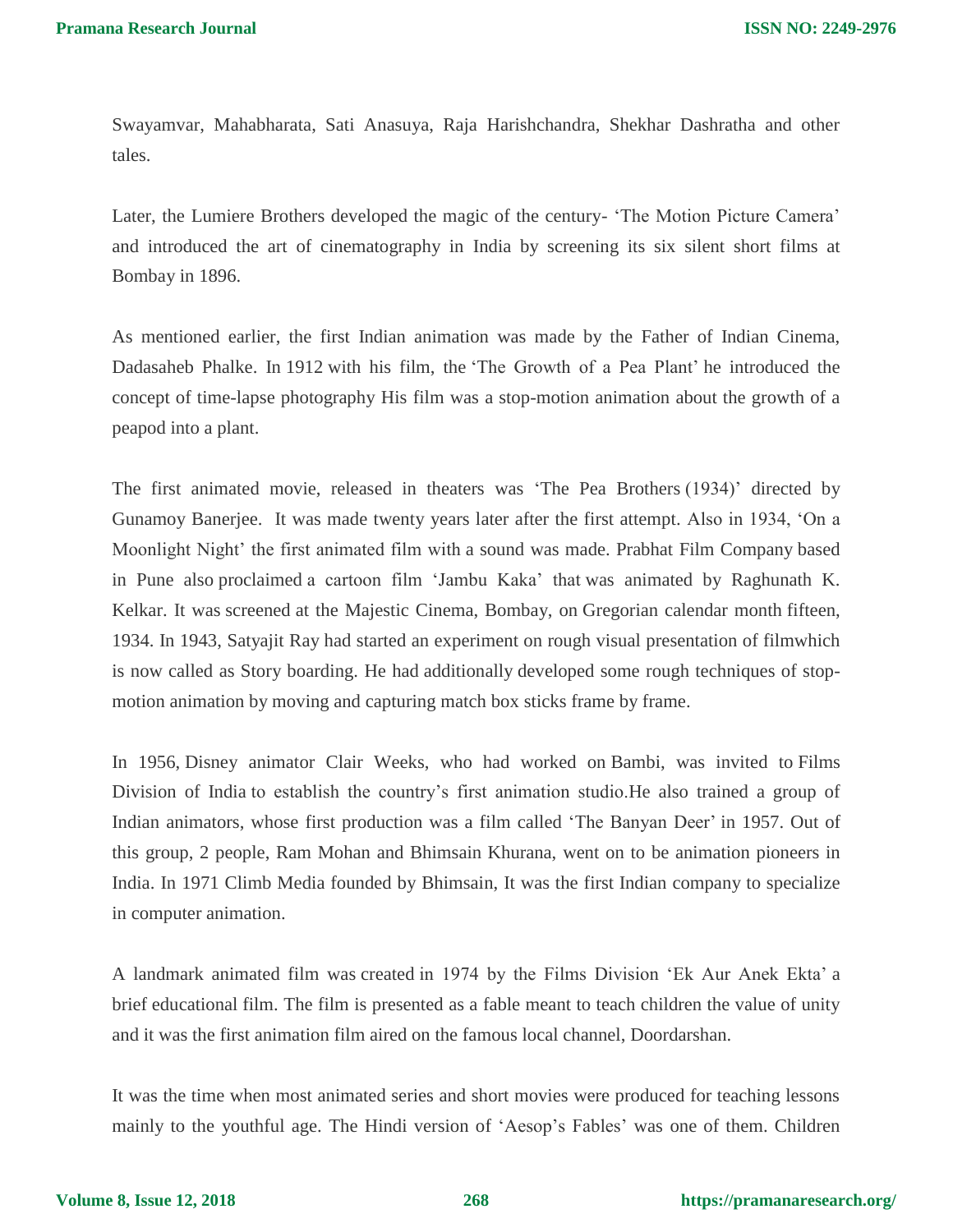love cartoons, and this appeared the most ideal approach to break through to them in an educational way. Animated characters with real life actors, was first seen in the movie 'Raja Chinna Roja' (1989). It took Indian animation to the next level. Bringing real life actors and animated character together into the animation world not only entertained kids but also charmed the older generation. Initially, cartoons were dubbed by non-actors but soon as the influence of bollywood film increased a new trend hit the market where actors were lending their voices to dub many cartoon characters, because the actor is known, these cartoons are also enjoyed by adults.

The first Indian animated tv series was 'Ghayab Aaya' that aired in 1986 and was directed by Suddhasattwa Basu. A Japanese film maker Sako & Ram Mohan created epic animated film 'Ramayana- the Legend of prince Rama'. This film was created as a part of the 40th anniversary of India-Japan diplomatic relations and was worked on by expert teams from both countries. It received outstanding reviews abroad. The first Indian 3D and VFX were created for the tv series Captain Vyom. The first Indian 3D animated film was 'Roadside Romeo', a venture between Yash rule Films and also the Indian division of the Walt Disney Company. Jugal Hansraj was the writter and director of the film. The Indian animation industry has developed facing many challenges over the past 10 years. India has finally embraced the thought of making more convincing animated product. Roadside Romeo, Delhi Safari, My Friend Ganesha, Hanuman, Motu Patlu & Chotta Bheem has changed the face of Indian animation industry. Big Hollywood production studios are looking for the business tie-ups with Indian production houses & studios.

There is also a major investment in animation education with animation universities and institute concentrating on quality 2D& 3D training along with various other related specilization courses related to film making technology.

**Animation in India (Present Scenario):**When we think about the scenario in Indian animation industry today and have a closer look at it, The first thing that comes to our mind is about Our rich art, Culture and that acquired the underlying foundations of many principles and processes of animation that are drilled in present times. It is ultimately this wealthy past that arranged base for these practices in present time. *Animation is not any longer on the sidelines of Indian entertainment industry, however it may be a full-fledged industry, creating an influx of jobs, writes filmaker.*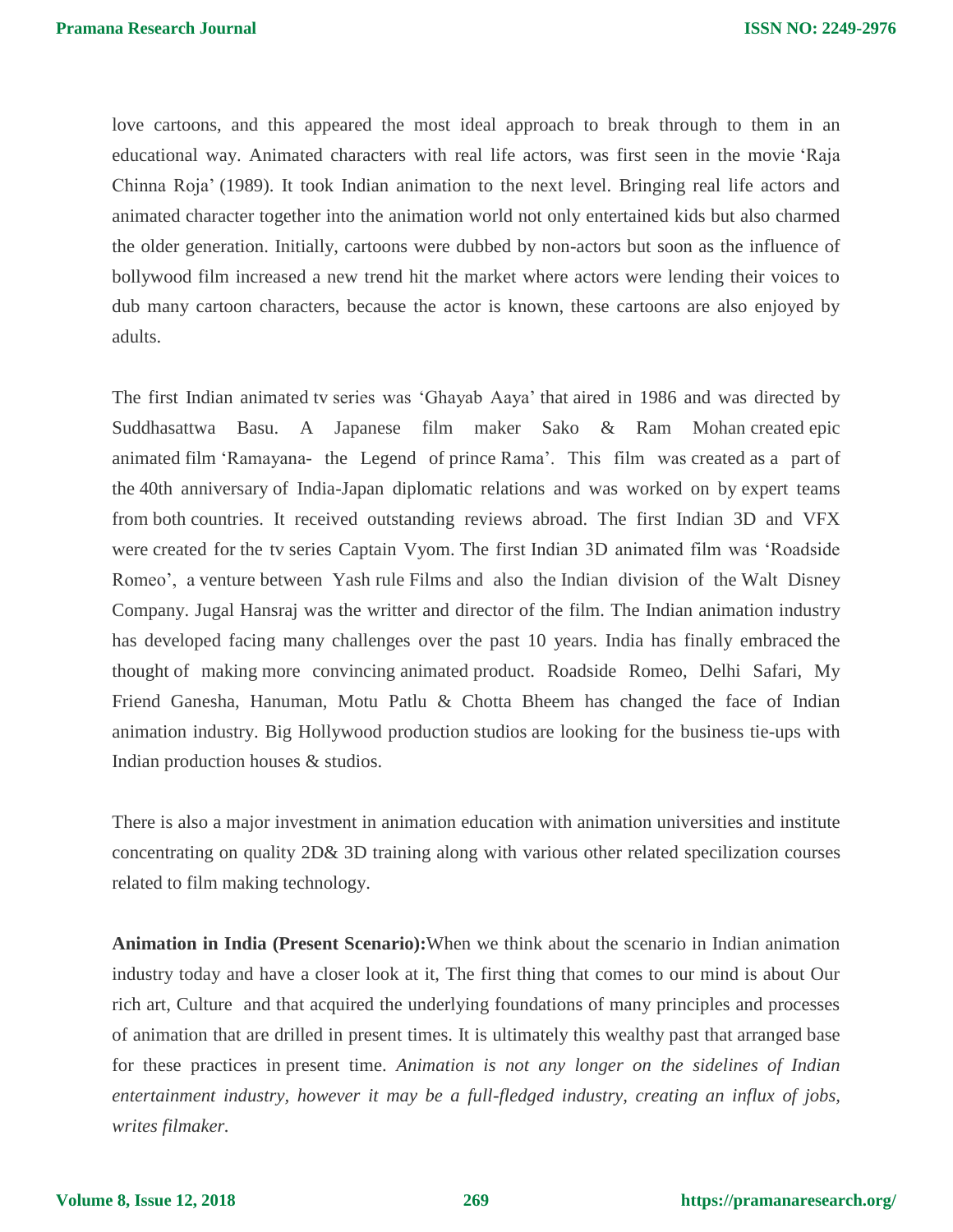The Animation and Visual Effects (VFX) industry proceeds to consistently gain acknowledgment with Indian talent poised to rub shoulders with global partners. Indian companies incorporate their passion for art with new advanced technologies that produce world class designs from most well-known animation companies from all around the world. The modern animation companies own high-tech studio with the right ambience to produce artworks, reinforced by prominent artists and supported by the best in class equipment. The companies offer a full range of services from planning, story board, 2D Animation, 3D Animation, medical animation and animatic to logos, demos, viral videos, portraits, banner ads, etc.

Indian animation companies have especially benifited by the worldwide big brands of animation like Walt Disney, Sony, and Warner Brothers, since they are outsourcing animation characters and special effect to Indian firms. With the increasing demands in outsourcing, different animation companies have grown across India. Animation companies are forming huge animation hubs in major Indian cities like- Mumbai, Chennai, Bangalore,Hyderabad etc.

Broadcasters are collaborating with animation studios for unique and original contents, with channels like Sonic, Nickelodeon, Cartoon Network, Discovery Kids, Disney Channel, etc having 50 percent of of their contents localised with shows like- 'Motu Patlu', 'Shiva', 'Chhota Bhim', 'Mighty Raju', and so on. There is a spurt in demand for kid's content with the introduction of channels like- ChuChu TV, CVS 3D Rhyme on Youtube.

Global players like Amazon Prime and Netflix are aggressively looking to partner with studios to emerge with more programs for little kids in Hindi and other local languages. With the growth technology, broadband, e-commerce, licensing and retail opportunities related to animation characters has also got a much needed boost.

The latest update FICCI reports (August 2018) reveals the growth of Indian Indian Media, Entertainment and Animation Industry –

Indian media, entertainment and animation industry grew at a CAGR (compound annual growth rate) of 18.55 per cent from 2011-2017; and is expected to grow at a CAGR of 13.9 per cent to touch the US\$ 37.55 billion by 2021 from US\$ 22.75 billion in 2017.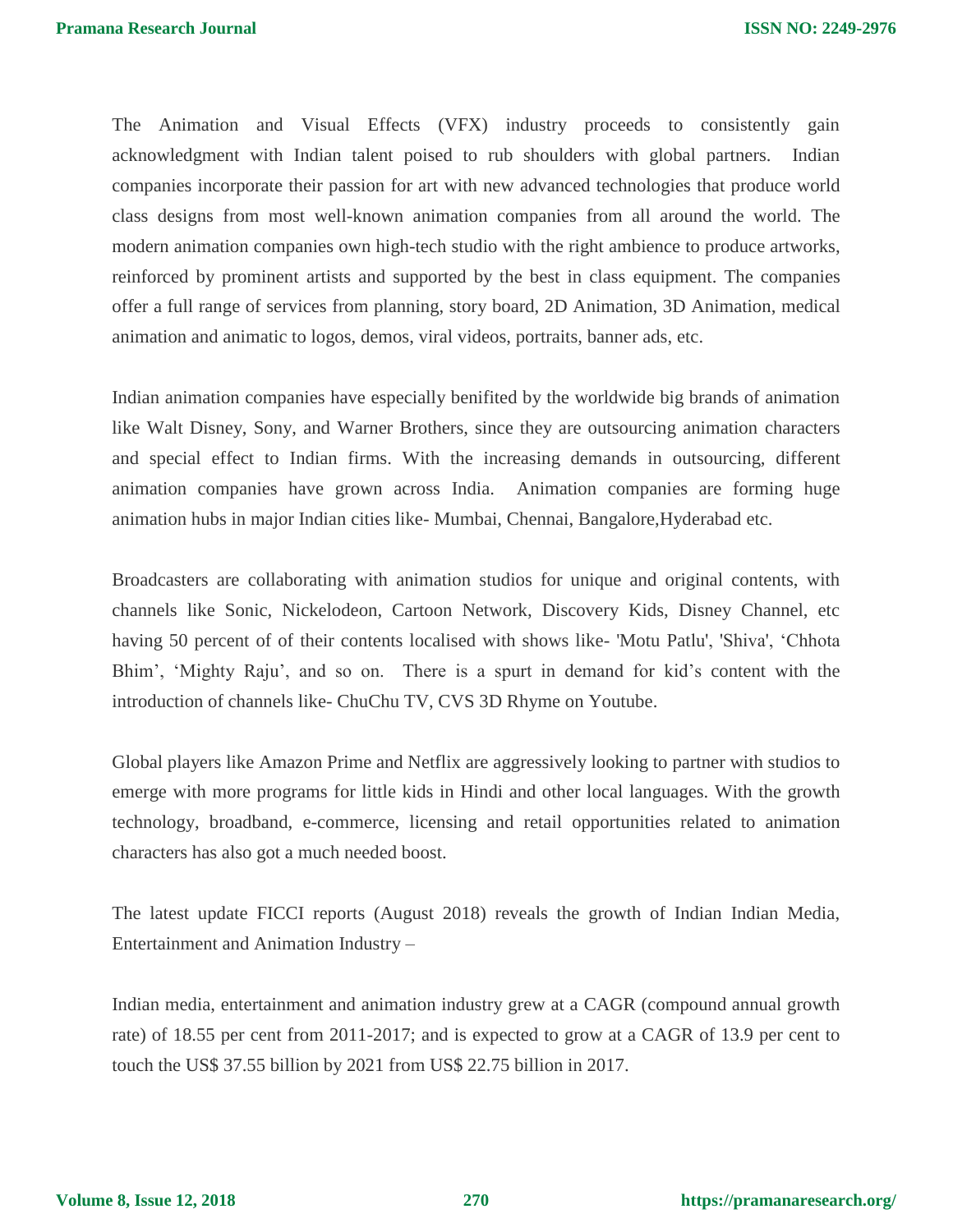- 1. This segment continues to be dominated by the television segment, with 44.24 per cent of revenue share in 2016, which is expected to grow more and reach at 48.18 per cent by 2021
- 2. YouTube plans to increase its users base to 400 million in India, as internet is approaching in the rural areas. It will enable the consumers to access videos on their smartphones
- 3. In the coming 5 years we will see digital technologies to increase their influence across India and will create a big change in consumer behaviour across all segments



Notes:- E- Estimated **Source:** *KPMG – FICCI Report 2018, Aranca Research*

**Challenges before the Indian Animation Industry: No** doubt the nation is swimming in animation ability. Jungle book, Life of Pi, Skyfall, Shrek, How to Train your Dragon and many more animation films that have outsourced large portions of work to Indian studios is long and growing. However, some challenges still plague the animation and VFX industry. Animation in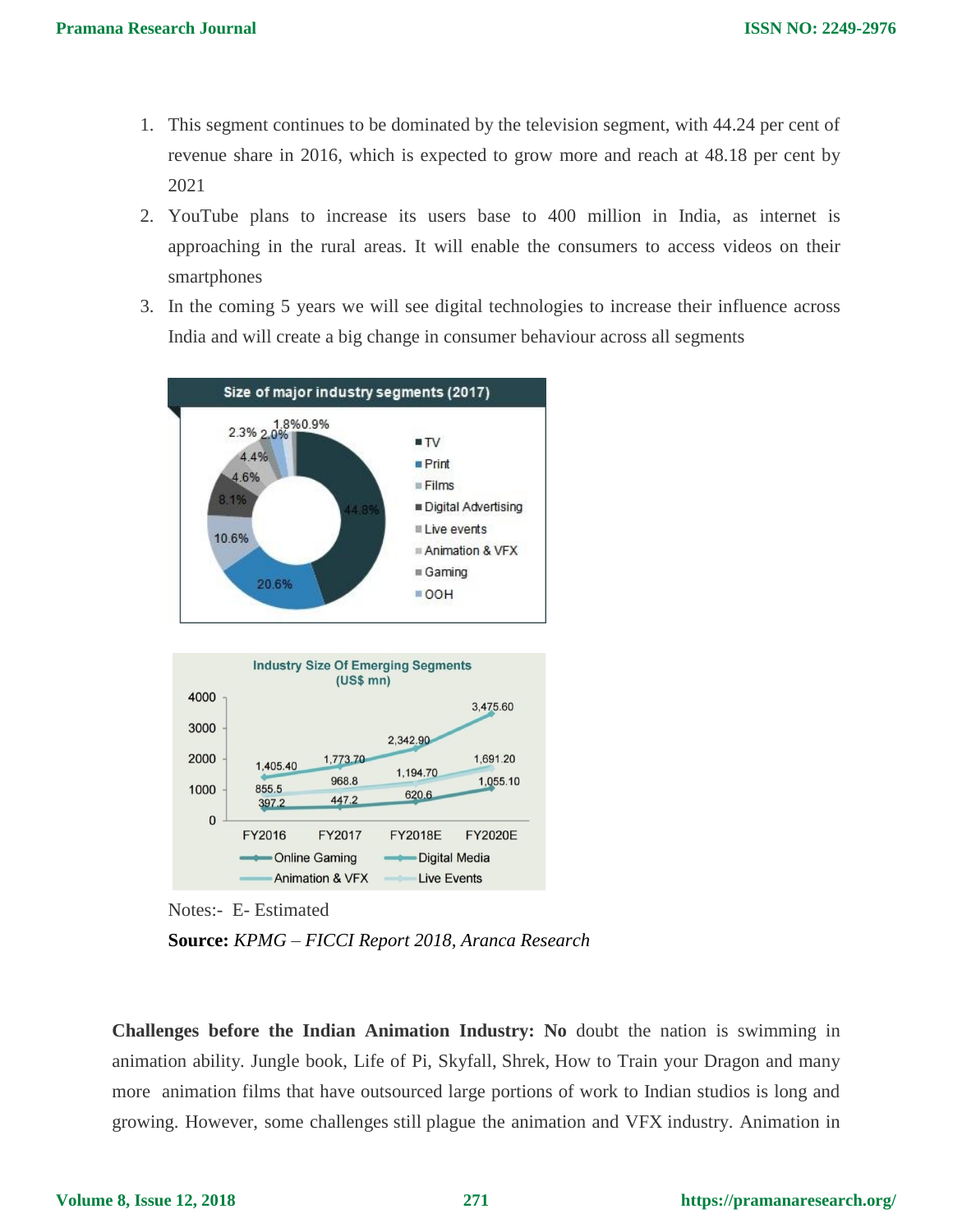our country continues to be believed as a kids' class not like the United States of America, wherever adults represent a significant audience for animated content.

Further, the Indian market has not been receptive to domestic animated films, with only a handful of releases which saw a lukewarm box office response. Most of the home-developed movies are either awkwardly made or non-existent. Animation studios here are obviously great to give good quality animated films however is not thinking of unique film.

Some of the main challenges faced by Indian animation industry are -

- a. Lack of awareness of animation as a career and non-existence or a handful of quality Institutes across India.
- b. Higher costs of production of animated content on TV if compared with a daily soap, coupled with very less commercial returns in terms of ad rates, acts as a deterrent for investment in animated content on TV.
- c. Absense of Government support either through grants or tax rebates.
- d. Piracy is rampant in India, which eats into the revenues for the producers and distributors.

#### **Conclusion**

The Animation Industry is indubitably is as large as an ocean. It has always had a place for the talented people. Looking at the present trends and status, it is safe to say that the field of animation will see remarkable growth in the future. If we talk about the future of animation industry, then we can say that animation Industry has a bright future. Gaming sector is looking very promising. Especially mobile games and app development sectors can see good rapid growth in the coming future. Advertising and film production areas will also generate decent employment opportunities for animation professionals in the future. This growth is further going to be fuelled by the outsourcing of animation project work by Disney and other big animation companies to India. In India, effective production pipeline, skilled workforce and infrastructure have been some of the major hurdles in the animation industry. The Indian animation industry still has a long way to go before it can gain its foothold in the international market. It needs to:

- a. Invest more for the development of infrastructure and technology.
- b. Identify and train talented individuals into successful animators.